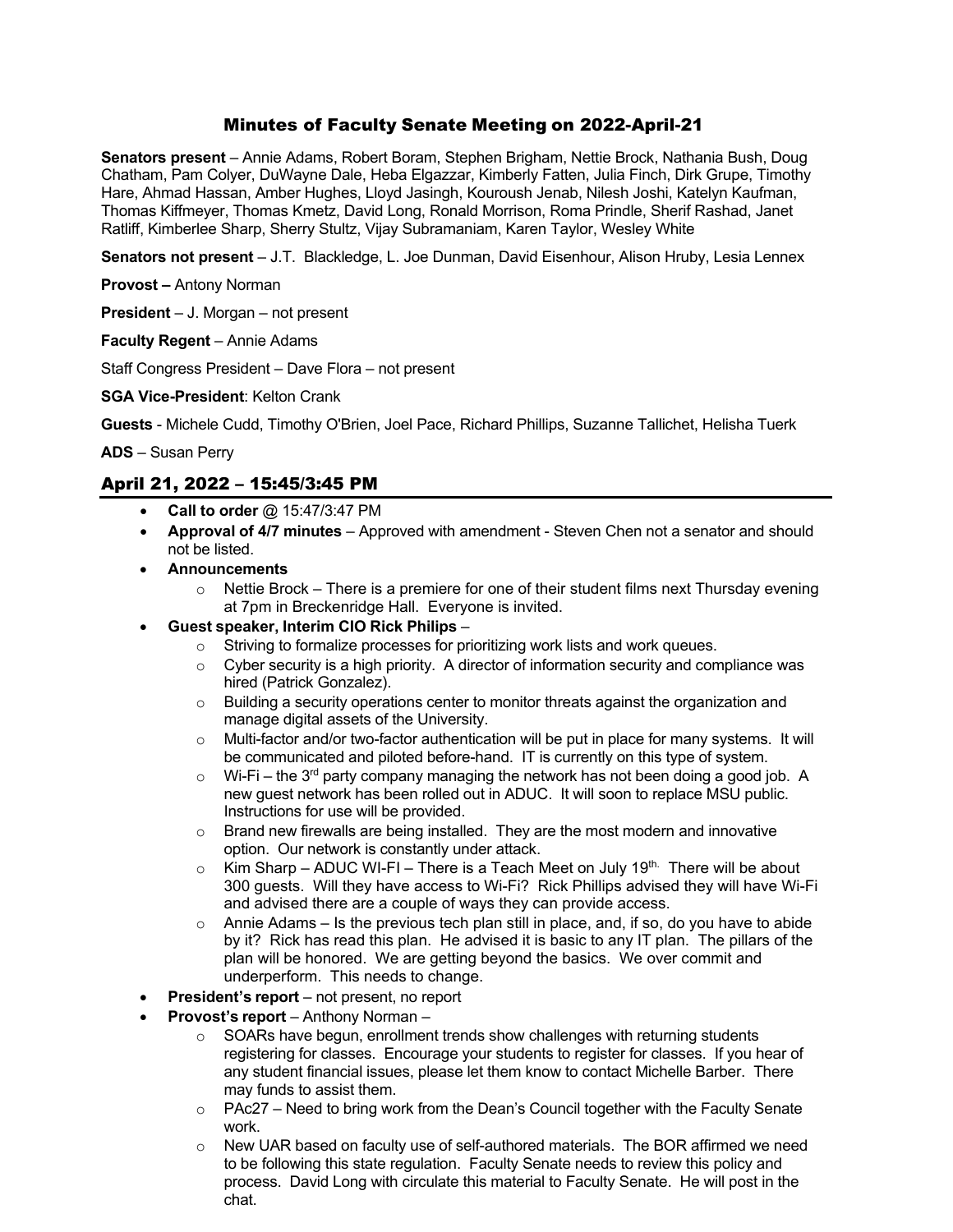- **Faculty Regent's report** Annie Adams The May BOR meeting was cancelled by President Morgan and the BOR chair. This leaves the retirement plan issue hanging until June.
- **Staff Congress report** not present, no report
- **SGA report** Kelton Crank
	- o Congratulations to Apple Awards nominees and recipients.
	- $\circ$  The new executive board was sworn in. Kelton Crank is the official the student liaison to Faculty Senate.
	- $\circ$  Reading Days SGA has a proposal for a Reading Day to be added to the academic calendar. The document was shared so everyone could see it. They have discussed this proposal with the Academic Issues committee. It is proposed that the Reading day be on the Wednesday of finals week. That day makes the most sense due to the institution's history. The Provost and Registrar say this won't interfere with instructional hours. The exam cap would raise from a 2 per day cap to a 3 per day cap.
		- Ron Morrison Institutional history, what do you mean? We had exactly this for many years and there were many problems with it. There was a lot of vandalism on Tuesday nights. Wednesday was opened up to allow for classes that needed longer time but was changed over the years. Historically, there are problems. Kelton Crank said the history heard was there was a massive party that was a big issue and thus it was removed. But this is not what the day is intended for. It is unfair to take away the Reading Day for all because of the past behavior of few. Other institutions have Reading Days. Ron Morrison said the vandalism is something that happened semester after semester – not just once. Nettie Brock said they discussed this and decided that students that are going to this sort of vandalism and such are going to do it whether they have a reading day or not. The pedagogical reasons outweigh the theoretical problems that could occur. Kelton Crank said it will always be an issue and students that are going to party. Hopefully they are outliers and not the majority of the student body.
		- Doug Chatham Advised this can be treated like any other motion. Rules can be suspended and vote now, or wait for a second reading and then vote.
		- Ron Morrison This is a student report not a Senate committee report so any motion would probably need to come later.
		- Annie Adams The document does mention everything we talked about. It is articulated and contains information discussed in Academic Issues meeting. It seems like a win/win.
		- Stephen Brigham Three exams in one day isn't common in his experience. We should allow instructors to use their own judgement regarding more than 2 tests a day. Will that be permitted? Dirk Grupe doesn't think there is an issue with this. He takes liberties with this.
		- David Long First reading next meeting.

## • **FS Committee reports**

### o **Executive Committee** -

- UCW (United Camps Workers) resolution on confidentiality agreements Timothy Hare – There are links for this in the chat. It will be added to Blackboard as well. There is a new chapter of the UCW at MSU. It has only been here a few months. Current members believe confidentiality agreements are an issue. The resolution is consistent with everything from the U.S. and from our Faculty Senate Resolution.
	- Julia Finch What else do we know about UCW in KY? Timothy Hare gave an overview of the UCW.
	- Annie Adams Is the UCW working on anything else at Morehead? Timothy Hare advised they are also looking at compensation.
- David Long Personal items damaged in Lappin Hall, are we covered? No, right now it is outside of coverage. Affected persons may be that we need to look at alternative remedies to the loss of materials.
	- DuWayne Dale They have the same issue in Baird Music Hall. Wood wind instruments are highly susceptible to changes in humidity. That is a real problem for students and faculty. He agrees with Dr. Long.
	- Lloyd Jaisingh Has had books stolen from his MSU office in the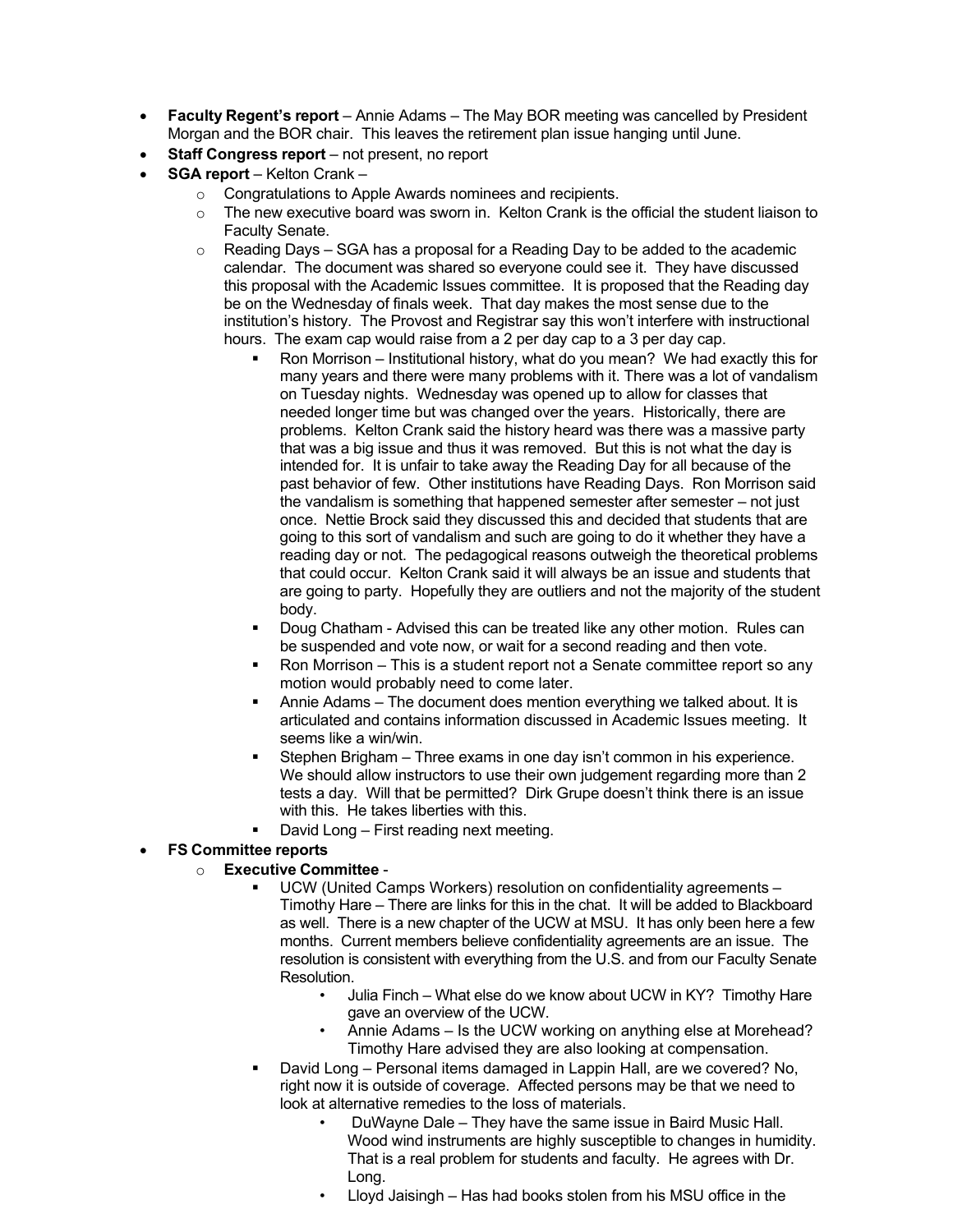past. His homeowner's insurance covered that loss. He suggests that everyone check with their homeowner's insurance for coverage.

- Dirk Grupe He had a similar issue and it goes under homeowner's insurance. However, he thinks we should have coverage at the University for personal work equipment and supplies.
- Annie Adams It is not clear what our coverage is under the state. All damages are supposed to be recorded no matter how minor. We need to know our rights and responsibilities as well as what is covered. It would be helpful to know that there are certain things that we should not have in our offices.
- DuWayne Dale The question that needs to be asked, is the damage due to a one-off occurrence or a pervasive environmental issue? We have zero environmental control. This is a daily environmental issue. There has to be a distinction made. Who is responsible for each?
- David Long He will continue to push on this with the Provost.
- Resolution re: Search committee confidentiality agreements Annie Adams is speaking on behalf of Lesia Lennex. The associated document is in Blackboard and was shared on screen. There were a few minor revisions. On line 5, constraint was changed to restraint. The other changes are lines 45-47. We added that it is a search committee confidentiality agreement. We made it a broader timeframe and that no agreements be signed. Stephen Brigham – We need to fix the grammar in line 47. Ron Morrison said to remove the word, asked. This will be the second reading. Dirk Grupe made a motion to accept this with the stated revisions. Julia Finch seconded the motion. The vote was taken. The resolution was passed as amended. It will be moved to the Provost's office.
- o **Academic Issues** Kouroush Jenab The committee met last Thursday.
	- Update on SGA proposal for Dead Days / adjusted schedule He did not receive the proposal. It will be presented at the next meeting.
	- Update on 50% rule transition to the future policy / procedures He expects feedback from Laurie Couch.
	- Cheating issue/drop without consequence Max Ammons has been invited to come and discuss what is going on. In past Edna Schack worked on this but we don't have that information yet. They will be working on this issue.
	- SmartEval Ahmad Hassan asked do students who dropped the course still participate in Smart Eval? They show as enrolled in the Blackboard shell and thus they would be expected to complete SmartEval. This is unfair to the instructor since they are not in the class. Shouldn't students be removed from Blackboard when the course is dropped? Historically, when students dropped a course they were automatically dropped from that class on Blackboard. Julia Finch advised that you may be able to drop them yourself manually from Blackboard. He has not tried but it usually happens automatically. Stephan Brigham said that Blackboard had an update in August. This may have caused the issues. He has had similar experiences and it is probably an issue with the upgrade. Annie Adams said that the Blackboard director has been shifted over to IT and there are only two people working with it now. They may not have time to support everything with the loss of their third person. Kouroush Jenab is not comfortable manually dropping students. David Long advised him to have the committee email the new CIO. This might take care **of it.**
- o **Evaluation** Lesia Lennex, not present
	- No report
- o **Faculty Welfare and Concerns** Katelyn Kauffman
	- PAc 27 revision reading One minor revision was made based on feedback from the first reading. The revised document was presented online and Katelyn Kauffman explained the change. Timothy Hare added, 'The review shall follow the policies and procedures that govern the conduct of the 60-year tenure review as delineated below, including the possible consequence of receiving a terminal contract. This was added to discourage candidates from applying for early tenure who were not prepared and ready. This was the only change. This